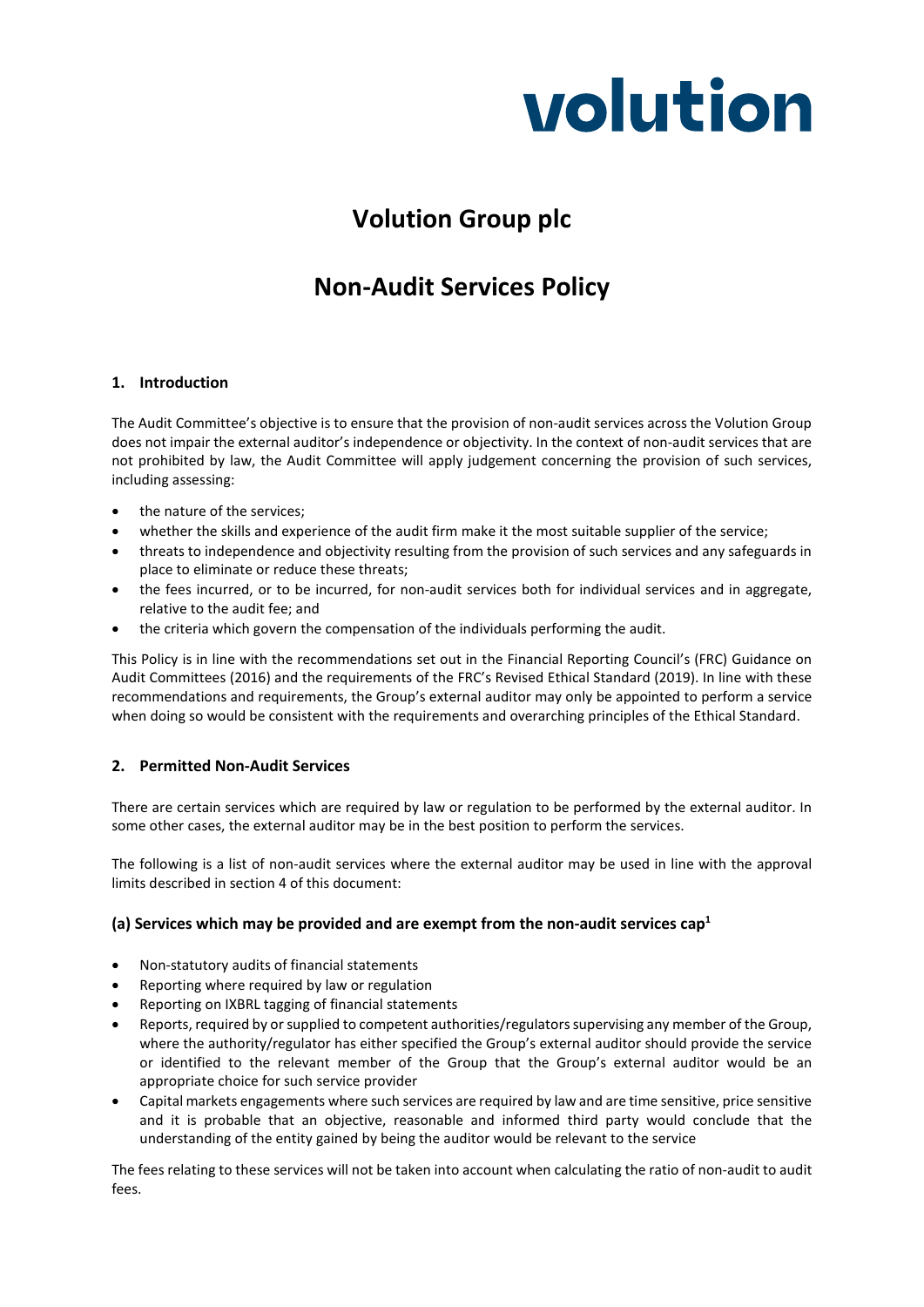### **(b) Services which may be provided but are subject to the non-audit services cap1**

- Reviews of interim financial information; and providing verification of interim profits not otherwise required by law or regulation;
- Where not otherwise required by law or regulation, non-audit and additional services provided by the Group's external auditor, in relation to information of the Group for which it is probable that an objective, reasonable and informed third party would conclude that the understanding of the Group obtained by the Group's external auditor is relevant to the service, and where the nature of the service would not compromise independence;
- Extended audit or assurance work that is authorised by those charged with governance performed on financial or performance information and/or financial or operational controls, in an entity relevant to an engagement or a third-party service provider, where this work is closely linked with the audit work;
- Additional assurance work or agreed upon procedures, authorised by those charged with governance performed on material included within or referenced from the annual report of an entity relevant to an engagement;
- Reporting on government grants;
- Reporting on covenant or loan agreements, which require independent verification, and other reporting to third parties with whom any member of the Group has a business relationship in accordance with Appendix C of the Ethical Standard (being a participant in a bank lending or bond funded syndicate);
- Services which have been the subject of an application to the Competent Authority in accordance with Regulation 79 of The Statutory Auditors and Third Country Auditors (Amendment) (EU Exit) Regulations 2019 (SI 2019/177); and
- Generic subscriptions providing factual updates of changes to applicable law, regulation or accounting and auditing standards.

Where such services are provided, they will not include any elements of those services subject to outright prohibition (as set out in Section 2 of this Policy). No other non-audit or additional services will be provided to the Group by the Group's external auditor.

Below is a table laying out the non audit services for FY2020 and FY2019 as included in the FY2020 Annual Report and Accounts. In both years the only non audit service provided by the auditor was for the interim review.

| 10. Auditor's remuneration<br>The Group paid the following amounts to its auditor, Ernst & Young LLP, and its member firms in respect of the audit of the financial statements<br>and for other services provided to the Group: |              |              |
|---------------------------------------------------------------------------------------------------------------------------------------------------------------------------------------------------------------------------------|--------------|--------------|
|                                                                                                                                                                                                                                 | 2020<br>£000 | 2019<br>£000 |
| <b>Audit services</b>                                                                                                                                                                                                           |              |              |
| Fees for the audit of the parent and Group financial statements                                                                                                                                                                 | 211          | 196          |
| Fees for local statutory audits of subsidiaries                                                                                                                                                                                 | 385          | 319          |
| Non-audit services                                                                                                                                                                                                              |              |              |
| Fees payable for interim review                                                                                                                                                                                                 | 35           | 45           |
| Total                                                                                                                                                                                                                           | 631          | 560          |

### **3. Non-audit services which are prohibited**

The Group's external auditor will not directly or indirectly provide to the Group any of the below prohibited non-audit services:

- Tax services and compliance;
- Services that involve playing any part in the management or decision-making process of the Company;
- Bookkeeping and preparing accounting records and financial statements/payroll services;
- Due diligence work on potential acquisitions or disposals;
- Designing and implementing internal controls related to financial information or designing and implementing financial information technology systems;
- Valuation services;
- Legal services:
- Internal audit;